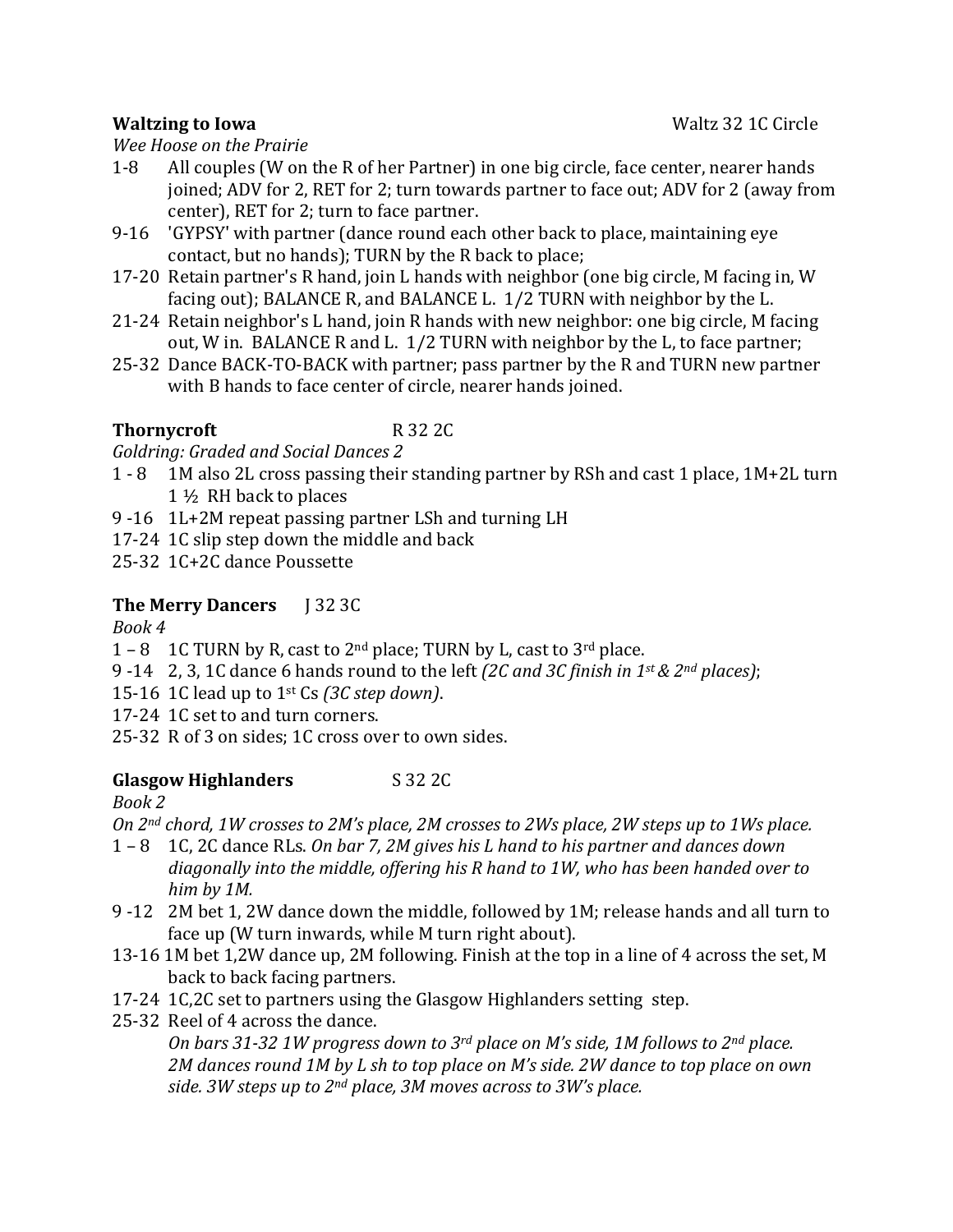## **It's Just For Fun** J 32 3C

*Book 33* 

- 1 4 1 C cross RH & cast 1 place
- 5 8 1M dances 1/2 fig of 8 round 2s while 1W dances round 3s. 1C end facing 1st corners
- 9 -16 1C dance 1/2 reel of 4 with 1st corners, pass LS & dance RH across (1M with 2W &  $3W$ ,  $1W$  with  $2M \& 3M$ ).  $1C$  end facing  $2nd$  corners.
- 17-24 1C dance 1/2 reel of 4 with 2nd corners, pass partner LS to dance RH across, 1M with  $2W+3W$  (on men's side) & 1W with  $2M+3M$
- 25-32 1C 1/2 turn LH while  $2s+3s$  change places RH on sides. 1M dances out the top & 1W out the bottom, cast to 2nd place on own sides while corners set & cross RH. All set

## **Strathmore** S 40 4Cset

*Book 43*

- $1 8$  1C, 2C and 3C, 4C dance RHx once round (men stay facing up, women down); all chase CW  $\frac{1}{2}$  round the set.
- 9 –16 4, 3C dance R of 4 across the set (4W, 3M pass L sh and partners dance up or down the sides to begin);

*while* 2, 1C do the same (2W, 1M pass L sh and partners dance up or down the sides to begin. Finish in positions from where they began the reels.

- 17-24 4C,3C and 2C,1C dance RHx once round; flow into CHASE  $\frac{1}{2}$  round to original places.
- 25-32 1, 2C and 3, 4C SET AND LINK; 1,4C SET AND LINK.
- 33-40 Eight hands round and back.

## **General Stuart's Reel** R 32 3C

*Book 10*

- 1-8 1M SET to 2W, CAST OFF to 2<sup>nd</sup> place; 1W SET to 2M, CAST OFF to 2<sup>nd</sup> place.
- 9-16 1C TURN 1st Cs by the R, pass R shoulders, TURN 2nd Cs by the L; pass R shoulders to face 1st C's.
- 17-24 SET TO CORNERS AND PARTNER, 1C finishing btb in the middle facing 2nd Cs.
- 25-32 R sh REELS OF 3 on the opposite sides, crossing over to own sides on 31-32.

*Interval*

### **Maxwell's Rant** R 32 3C

*Book 18*

- 1-8 1C cross over to dance reels of 3 on the opposite side of the dance.
- 9-16 1C cross over to dance reels of 3 on own side.
- 17-20 1C cross by the R and cast round  $2C$  on wrong side.
- 21-24  $\cdot$  1C dance 1/2 fig 8 round 2C.
- 25-28 1C dance down between 3C & cast up to 2nd place.
- 29-32 2C, 1C, 3C turn partners by the R hand.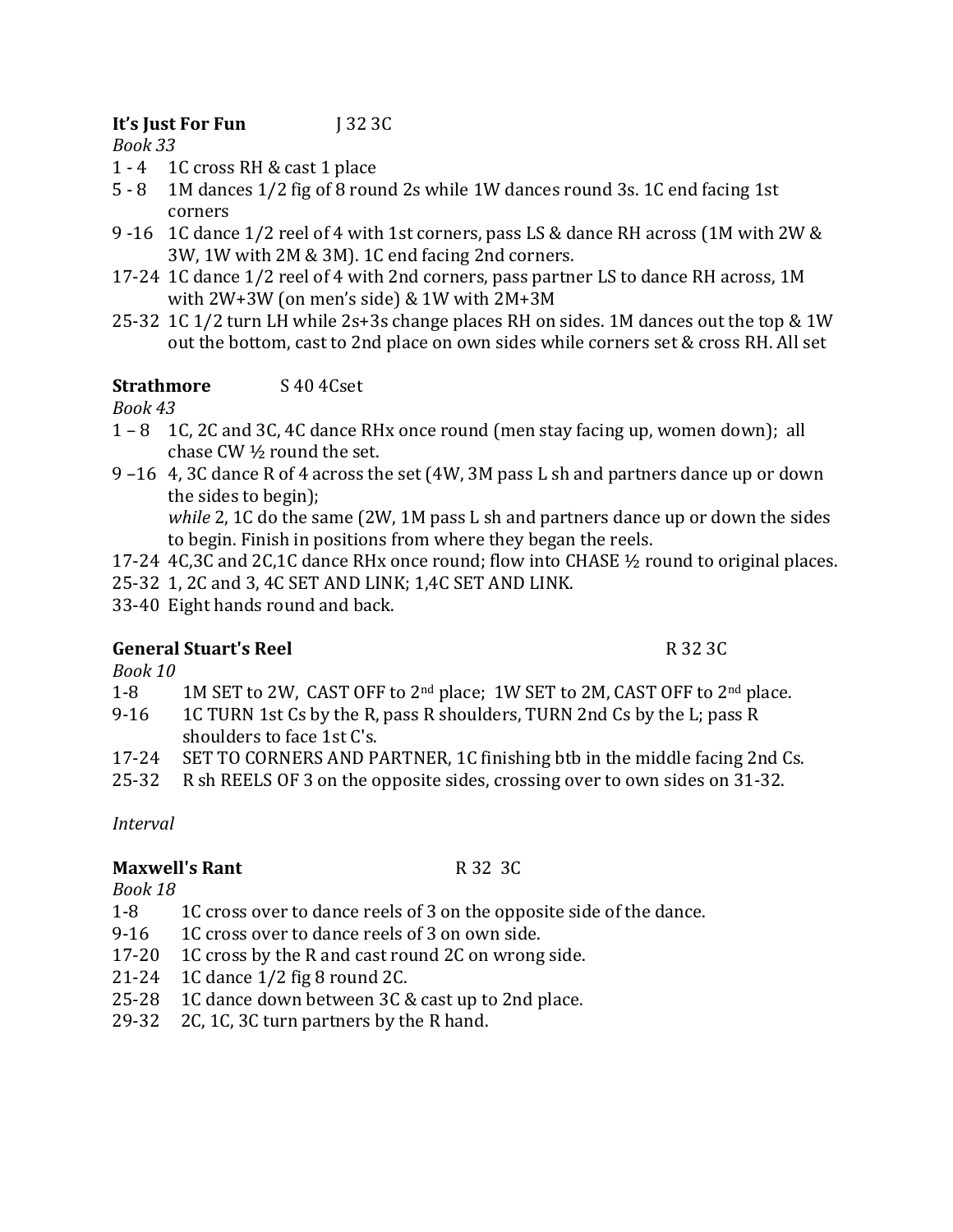## **Cauld Kail M** 32 3C

*Book 9*

## **Strathspey**

- 1-8 1C & 2C dance RHx, LHx.
- 9-16 1C set and cast;  $1C & 2C$  dance R and L once round, 4 bars.

Reel

- 17-24 1W dance figure 8 round 2 & 3M passing 2M by R shoulder to begin; 1M dance figure 8 round 2 & 3W passing 3W by R shoulder to begin; Finish facing 1st corners.
- 25-32 Dance 'hello-good by' setting.

**Rye Twist** R 32 5Cset *S McKinnell/Book 48*

- 1 4 1M and 2C dance  $\frac{1}{2}$  R of 3 across the dance (1M finish bet 2C facing down);
- 5 8 1M with 3C, and 1W with 2C dance R sh  $\frac{1}{2}$  R of 3 across the set. *(2C finish in 1<sup>st</sup>*) *place.)*
- 9 –12 1M with 4C and 1W with 3C dance L sh  $\frac{1}{2}$  R of 3 across *(3C finish in 2<sup>nd</sup> place)*;
- 13-16 1M with 5C and 1W with 4C dance R sh  $\frac{1}{2}$  R of 3 across *(4C finish in 3<sup>rd</sup> place).*
- 17-20 1M dance out the end of the set, cast up behind 5W place and across the set to 4M place *while* 1W with 5C dance L sh  $\frac{1}{2}$  R of 3 across *(5C finish in 5<sup>th</sup> place);*
- 21-24 1C, 5C dance  $\frac{1}{2}$  LHx, cross over by the L *(5C finish in 4<sup>th</sup> place, 1C finish in 5<sup>th</sup> place)*.
- 25-32 All set and cross by R; repeat back to place.

# **Rakes of Glasgow** S 32 3C

*Book 11*

- $1 8$  1C, 2C dance RLs.
- $9 16$  1C lead down the middle and up.
- 17-24 1C, 2C Allemande.
- 25-32 6 hands round and back.

# **A Trip to Applecross** R 32 2C 3Cset

*Book 50*

- $1 2$  1C set,
- $3 6$  1M set  $2x$  while 1W dances round partner by the R and back to place;
- $7 8$  1C cross over giving R hands  $(1W$  finish facing up).
- 9 -16 1, 2C dance Men's Chain up and down the set, finish on the sides.
- 17-24 1, 2C set and pulling back by R, dance one place CW; dance RHx once round.
- 25-28 1, 2C change places on the sides by the R, and dance one place CW.
- 29-32 1C turn by  $R$  1 $\frac{1}{2}$  times.

*Repeat the dance with 3C:* 

- $3 8$  1W set 2x while 1M dances round partner by the L and back to place;
- $7 8$  1C cross over by the L (1M finish facing up).
- 9-16  $\,$  1,2C dance Ladies' Chain up and down the set.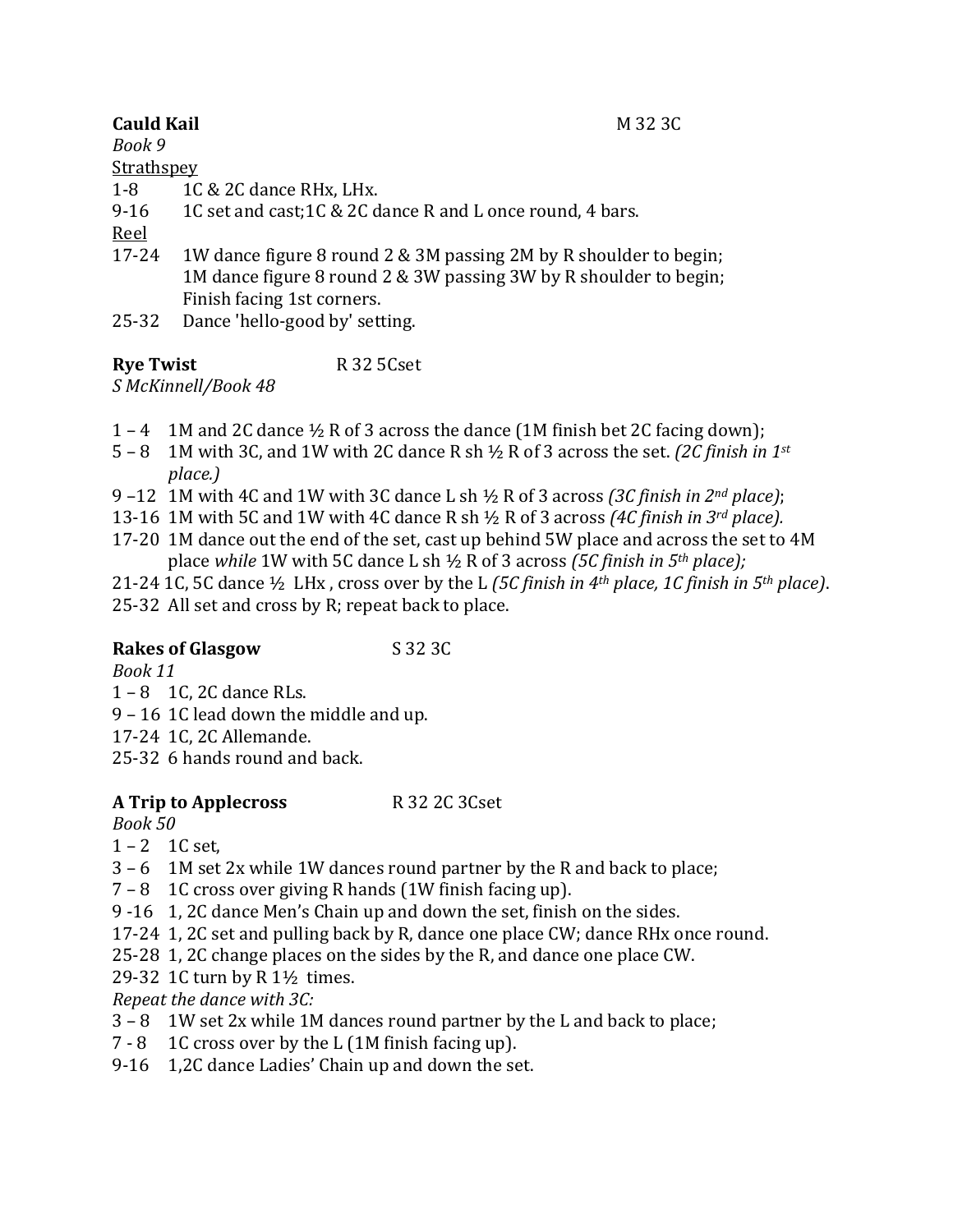### **Laird of Milton's Daughter** J 32 3C

*Book 22*

- 1-8 1C SET, CROSS by R, CAST OFF to 2nd place, TURN by L to face 1st C (2C step up, 5-6).
- 9-16 1st C CHAIN; 1C TURN by L to face 2nd C;
- 17-24 2nd C CHAIN; 1C TURN into 2nd place;
- 25-32 6 HANDS ROUND AND BACK.

## *Interval*

## **Mrs. Macleod** R 32 3C

*Book 6*

- $1 8$  1C, 2C dance RHx, LHx.
- 9 -16 1C lead down the middle and back to face  $1<sup>st</sup>$  Cs.
- 17-24 1C set to and turn corners.
- 24-32 Reels of 3 on opp sides. 1C cross over on 31, 32.

# **The Machine Without Horses J 32 3C**

*Book 12*

- 1 4 1C SET, CAST OFF to 2nd place *(2C step up, bars 3-4)*;
- 4 8 1C, 3C dance RIGHT HANDS X, once round;
- 9 -12 1C SET, CAST UP *(2C step down, bars 11-12)*;
- 13-16 1C, 2C dance L HANDS X, once round;
- 17-24 1C followed by 2C, dance down between 3C, cast up; 1C dance thru 1C place and cast to 2nd place; 2C finish in 1st place.
- 25-32  $1C & 2C$  dance R's and L's

## **Duke of Hamilton's Reel** S 32 3C

*Book 5*

- 1-4 1M turn 2W 1½ by R while 1W turn 2M 1½ by the R. 1C finish in 2nd place on opposite sides, 2C finish in top place, own sides.
- 5-8 1C & 2C turn by the L. 1C, 1-1/2 times to finish in middle facing up, W on right.
- 9-16 1C lead up to top, set. *(2C step down, 9-10)*. 1C cast off and turn with 2 hands to face 1st corners.
- 17-24 Set to and turn corners *(1C finish in 2<sup>nd</sup> place on opp sides)*.
- 25-32 Adv & ret.  $1C$  turn  $1\frac{1}{2}$  times with 2 hands to own side in 2nd place.

# **Napier's Index** J 40 3C

*Book 45*

- 1 8 1C set and cast; T by L 1¼ times to finish in balance in line position with  $1^{st}$ corners.
- 9 -16 1C,  $1^{st}$  Cs bal in line, then 1C turn  $1^{st}$  Cs by the R once round; bal in line.
- 17-24 1C dance L sh R of 3 on the sides with corners. *(1C finish in balance in line position with*  $2^{nd} C$ *)*.
- 25-32 1C and  $2<sup>nd</sup>$  Cs repeat 9-16.